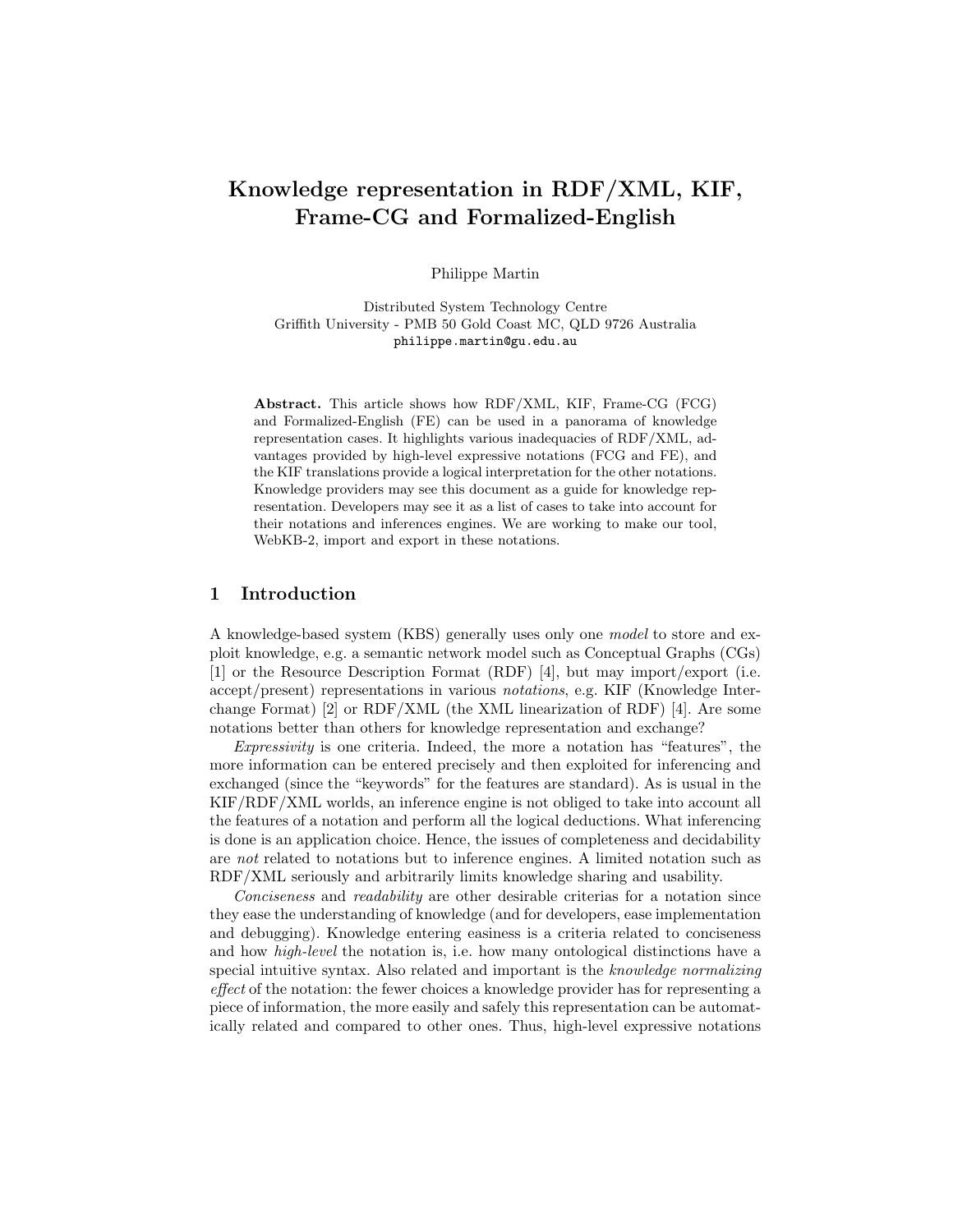seem better for knowledge representation and exchange than low-level expressive notations such as KIF, or low-level restricted notations such as RDF/XML.

In the Semantic Web community, although the need for higher-level notations than RDF/XML is recognized<sup>1</sup>, XML is most often used as linearization format. For example, Tim Berners-Lee writes that his Notation3 is "not as an alternative to RDF's XML syntax which has the advantage that it is in XML"<sup>2</sup> . One may wonder what this advantage is since he also acknowledges that most notations may be "web-ized"<sup>3</sup> by using URIs for category identifiers. Even if knowledge can be represented in XML, it is unlikely that XML objects are directly used by advanced inference engines, and that knowledge providers read or write XMLbased languages. Hence, translations to and from XML are necessary and likely to be the cause of information loss and errors in softwares. From a syntactical viewpoint, the use of a Lisp-based notation (e.g. KIF) as a general low-level interlingua makes more sense because Lisp is concise and has adequate quotation (i.e contextualization) features. From any viewpoint we can think of, the use (and ideally, the standardization) of a high-level expressive notation makes even more sense since then knowledge is easier to write, read, compare, exchange and exploit. Being readable and not XML-based, knowledge representations can also be mixed and hyperlinked with text and images within HTML/XML documents (our tools WebKB-1[8] and WebKB-2[10] exploit such documents).

From the knowledge provider's viewpoint, the main problem is how to express knowledge. Documentations about notations often only provide a grammar, a few simple examples, and omit to explain how to represent more complex cases commonly found in natural language sentences, or to state that some of these cases cannot be represented. For example, the RDF/XML documentation [4] is currently very poor. The documentation of KIF is completed by the Ontolingua library<sup>4</sup> but several knowledge representation cases are still difficult to find.

This article presents a panorama of knowledge representation features<sup>5</sup> and shows how various notations can be used (or extended to be used) to cover these features. In addition to RDF/XML and KIF, this document presents two notations derived from CGLF [11], and designed to be as intuitive as possible in all the presented cases: Formalized English (FE) and Frame-CG (FCG) [9]<sup>7</sup>. Knowledge providers may see this document as a guide for knowledge representation. KBS developers may see it as a list of cases to take into account. Language developers

<sup>1</sup> http://www.w3.org/DesignIssues/Logic.html

<sup>2</sup> http://www.w3.org/DesignIssues/Notation3.html

<sup>3</sup> http://www.w3.org/DesignIssues/RDFnot.html

<sup>4</sup> http://www-ksl-svc.stanford.edu:5915/

<sup>5</sup> Only "logical features"; see http://www.webkb.org for ontological examples.

<sup>6</sup> The use of English articles or expressions as (extended) quantifiers, one of our ideas to obtain a more intuitive and "knowledge normalizing" notation, was also applied (although to a less extent) in KM, the Knowledge Machine notation [3].

<sup>7</sup> WebKB-1, our first Web-based KBS, imports and exports CGLF, FCG and FE. WebKB-2 [10] currently only uses FCG and partially exports in RDF/XML, but will later also import and export in FE, CGIF and KIF. Grammars and parsing examples of these notations are at: http://www.webkb.org/doc/grammars/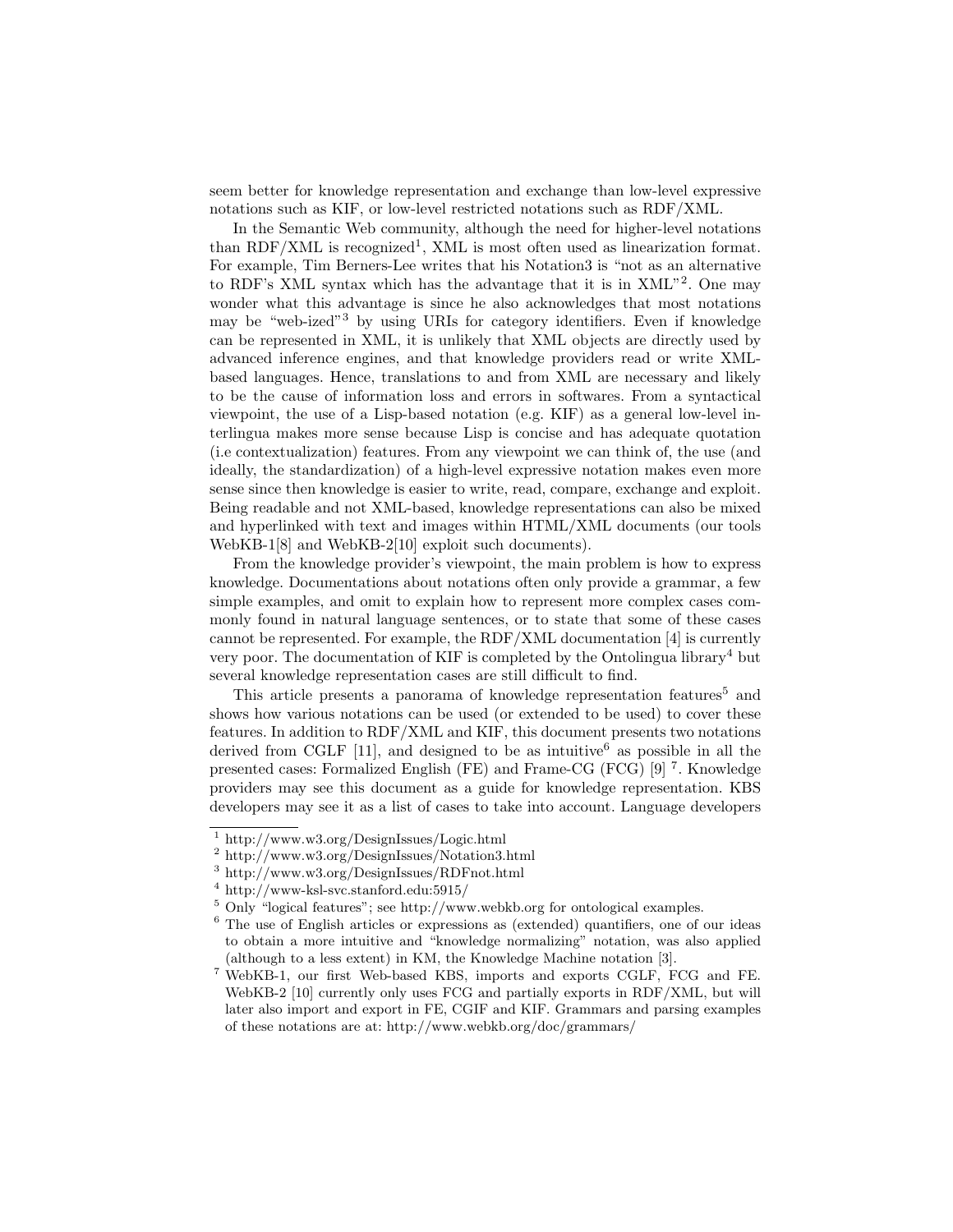may see it as a workbench for comparing their notations to others. The KIF translations also provide logical interpretations for the other notations.

In the RDF/XML example of this article, we follow the RDF lexical conventions (intercap style, first letter of class identifiers in uppercase) $\delta$  and the RDFS [5] and DAML+OIL [6] schemas. For the other notations, we follow more appropriate lexical conventions (e.g. singular nouns, English spelling) and ontological conventions that we have advocated in [9] for knowledge comparison, retrieval and exchange. Except in Section 11 (which deals with category declaration) the categories used in the examples are supposed to be declared (and, for the RDF representations, declared in the same RDF document).

# 2 Conjunctive Existentially Quantified Sentences

Here is an example of such simple forms of knowledge. "E" is for "English".

```
E: Tom owns a dog that is not Snoopy.
FE: Tom is owner of a dog different_from Snoopy.
FCG: [Tom, owner of: (a dog != Snoopy)]
KIF: (exists ((?x dog)) (and (owner ?x Tom) (/= ?x Snowy)))RDF: <Dog><owner><rdf:Description about="#Tom"/></owner>
          <daml:differentIndividualFrom resource="#Snoopy"/></Dog>
```
## 3 Contextualization

Contexts allow us to represent statements over statements. Contexts are represented via delimitors (e.g. '...' in FE,  $[\dots]$  in FCG, ' $(\dots)$  and  $\hat{ }$  (...) in KIF) or keywords (e.g. aboutEach in RDF).

```
E: Tom believes Mary now likes him (in 2002) and before she did not.
FE: Tom is believer of ' *p 'Mary is liking Tom' at time 2002'
      and is believer of '!*p is before 2002'.
FCG: [Tom, believer of: [*p [Mary, agent of:(a liking,object:Tom)], time:2002],
           believer of: [!*p, before: 2002] ]
KIF: (exists (?p)
        (and (= ?p '(exists ((?x liking)) (and (agent *l Mary) (object ?l Tom))))
             (believer \hat{ }(time ,?p 2002) Tom) //',?p'->the value of ?p is quoted
             (believer ^(before (not ,?p) 2002) Tom)))
RDF: <rdf:Description bagID="p">
          <Liking><agent><rdf:Description about="#Mary"/></agent>
                  <object resource="#Tom"/></Liking></rdf:Description>
     <rdf:Description bagID="not_p" aboutEach="#p" truth ="false"/>
     <rdf:Description bagID="now" aboutEach="#p" time ="2002"/>
     <rdf:Description bagID="past" aboutEach="#not_p" before="2002"/>
     <rdf:Description aboutEach="#now"><believer resource="#Tom"/>
     </rdf:Description>
     <rdf:Description aboutEach="#past"><believer resource="#Tom"/>
     </rdf:Description>
```
<sup>8</sup> http://www.w3.org/TR/REC-rdf-syntax/#usage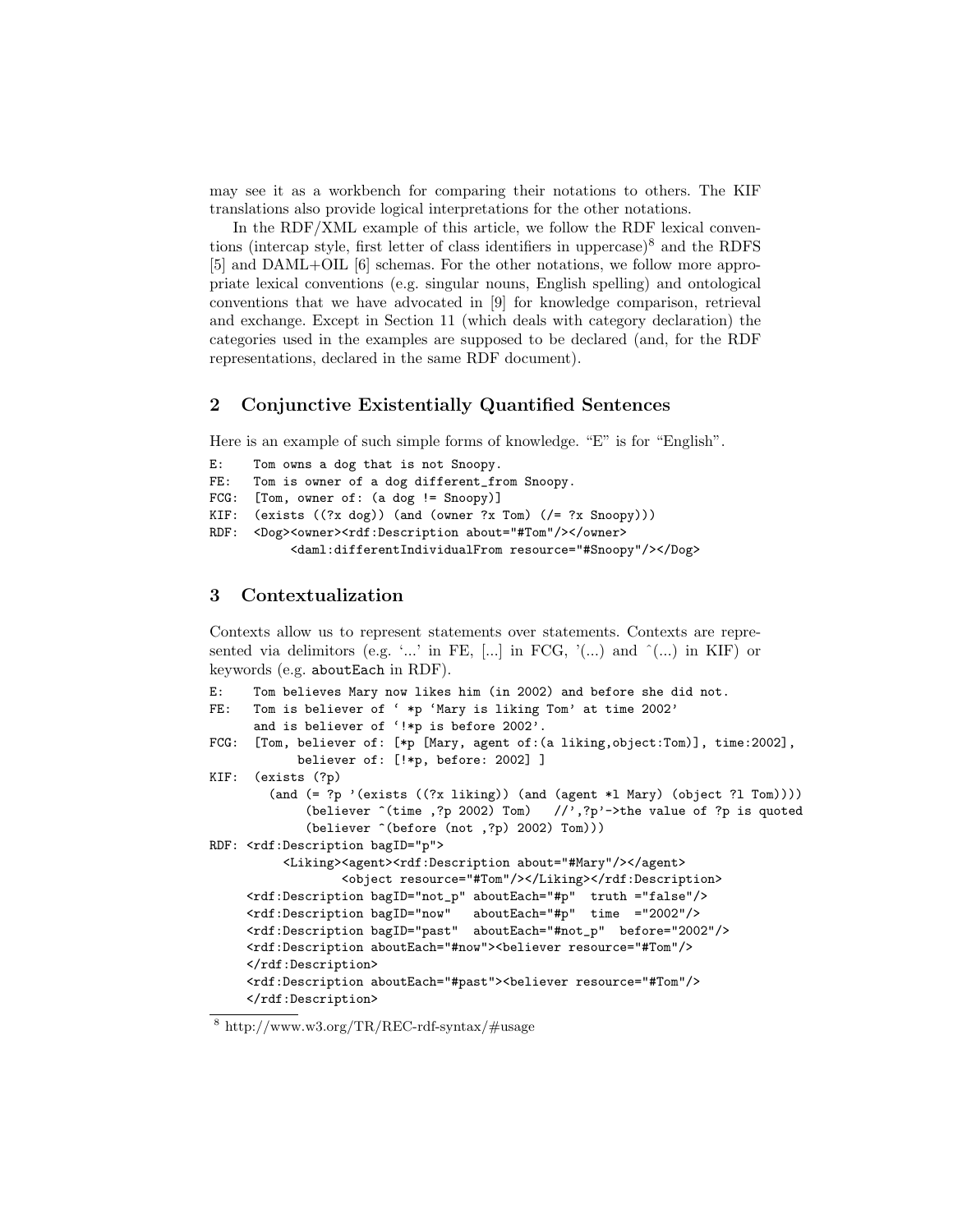A problem with the above RDF sentence is that the truth property was invented by [7] but is not in the RDF/RDFS standard nor in DAML+OIL.

Relations of type believer, time and before connect an instance of the type situation to another object. In CGs, it is customary to distinguish the "proposition" stated by a sentence/graph/formula from the "situation" described by this proposition. However, making this distinction is sometimes difficult for inexperienced people, and it is inconvenient because it leads to adding several intermediary contexts. Since these intermediary contexts can be automatically inserted by a parser (thanks to the signatures of the used relations), we have not included these intermediary contexts in the above example. (We also assumed parsers can understand that 2002 is a date, again thanks to relation signatures).

In FE and FCG, variables may be prefixed by '?' or '\*' (or ' $@$ ' for collections, as in KIF). When a variable is first used in a graph, it must be associated with a type and a quantifier. When, within a graph, a variable re-use exists in a context (c1) different from the context (c2) where the variable has been introduced, the convention is that the variable is assumed to have been introduced in the minimum upper context embedding c1 and c2.

FE and FCG also permit the introduction of *free variables* with the prefix '<sup> $\cdot$ </sup>'. Their semantics are the same as in KIF: within statements (as opposed to queries), these variables are assumed to be introduced and universally quantified in some upper context (again, the lowest context that includes all the introductions and re-uses of the variables).

#### 4 Universal Quantification

```
E: Animals have exactly one head.
FE: Any animal has for part 1 head.
FCG: [any animal, part: 1 head]
KIF: (forall ((?a animal)) (exists1 '?h (and (head ?h) (part ?a '?h))))
RDF: <rdf:Property ID="headPart">
        <rdfs:subPropertyOf resource="#part"/><rdfs:range resource="#Head"/>
      </rdf:Property>
      <rdfs:Class rdf:about="#Animal">
        <rdfs:subClassOf><daml:Restriction daml:cardinality="1">
                            <daml:onProperty resource="#headPart"/>
                         </daml:Restriction></rdfs:subClassOf></rdfs:Class>
```
Here is our KIF definition of exists1:

```
(defrelation exists1 (?var ?predicate) :=
  (truth ^(exists (,?var) (and (,?predicate ,?var)
                  (forall (?y) (=> (,?predicate ?y) (= ,?var ?y)))))))
```
The RDF representation was derived from an example in the DAML+OIL documentation. However, this representation uses a *category definition* (for **Animal**) instead of a sentence with a universal quantifier. As explained in the KIF standard [2], "definitions have no truth values in the usual sense; they are so because we say that they are so". Because RDF and RDFS plus DAML+OIL have no universal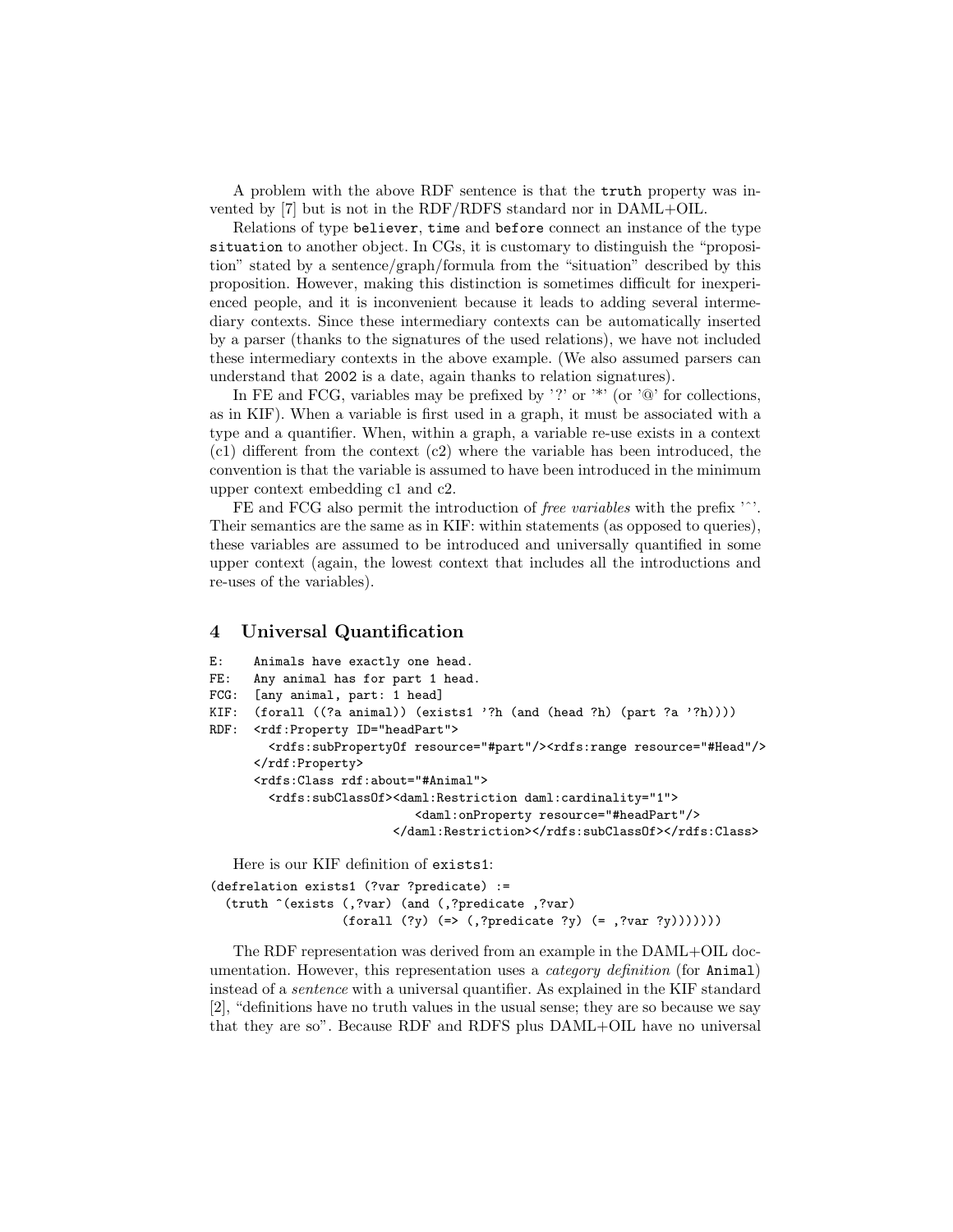quantifier and because definitions are easier to handle than universal quantifier, it is best to overlook this subtle distinction in the RDF representation. A more general construct is proposed in the next section.

Another problem of this RDF representation is that it contains a declaration of the relation headPart. We would have liked to use a lambda abstraction (i.e. an anonymous category definition) instead but Restriction can only be used for defining an anonymous concept type, not an anonymous relation type.

#### 5 Lambda Abstraction, Percentage, Possibility, Valuation

```
E: At least 93% of healthy birds can fly.
FE: At least 93% of [bird with chrc a good health] can be agent of a flight.
FCG: [at least 93% of (bird, chrc: a good health), can be agent of: a flight]
KIF: (defrelation healthy_bird (?b) :=
         (exists ((?h health)) (and (bird ?b) (chrc ?b ?h) (measure ?h good))))
      (forAtLeastNpercent 93 '?x healthy_bird
         (exists ((?f flight)) (physical_possibility (agent ?f '?x))))
RDF: <forall var="#b" at_least percent="93%">
        <exists var="h">
          <if><Bird about="#b"><chrc><Health about="#h"><measure resource="#good"/>
                                     <Health></chrc></Bird>
            <then><exists var="f">
                    <Flight about="#f"><agent can resource="#b"/></Flight>
                  </exists></then></if></exists></forall>
   Here is our KIF definition of forAtLeastNpercent (and associate functions):
(defrelation forAtLeastNpercent (?n ?var ?type ?predicate) :=
  (exists ((?s set))
    (and (truth ^(forall (,?var) (=> (member ,?var ,?s) (,?type ,?var)))
         (>= (numMembersSuchThat ,?s ,?predicate) (/ (* (size ,?s) ?n) 100)))))
(define-function numMembersSuchThat (?set ?p) :-> ?num :=
  (if (and (set ?set) (predicate ?p)) (numElemsSuchThat (listOf ?set) ?p)))
(define-function numElemsSuchThat (?list ?p) :-> ?num
  (cond ((null ?list) 0)
        ((list ?list) (if ?p (1+ (numElemsSuchThat (rest ?list) ?p))))))
```
We have not found a simple way to represent a lambda-abstraction (that is, an anonymous type declaration) in KIF. Hence, we have used a normal type declaration.

The above "RDF" sentence actually does not follow the RDF/XML grammar. It re-uses the forall and exists constructs that were invented by Berners-Lee in 1999 [7] to represent universal quantification but which were not included in RDF. We added the attributes percent and at\_least to the forall construct. The insertion of the keyword/attribute can into a relation is also an extension of RDF and RDF/XML.

The above example can be modified to refer to "most birds" instead of "93% of birds". In FE and FCG, the keyword most may be used. It is equivalent to at least 60% (hence, it can be represented in KIF in this form).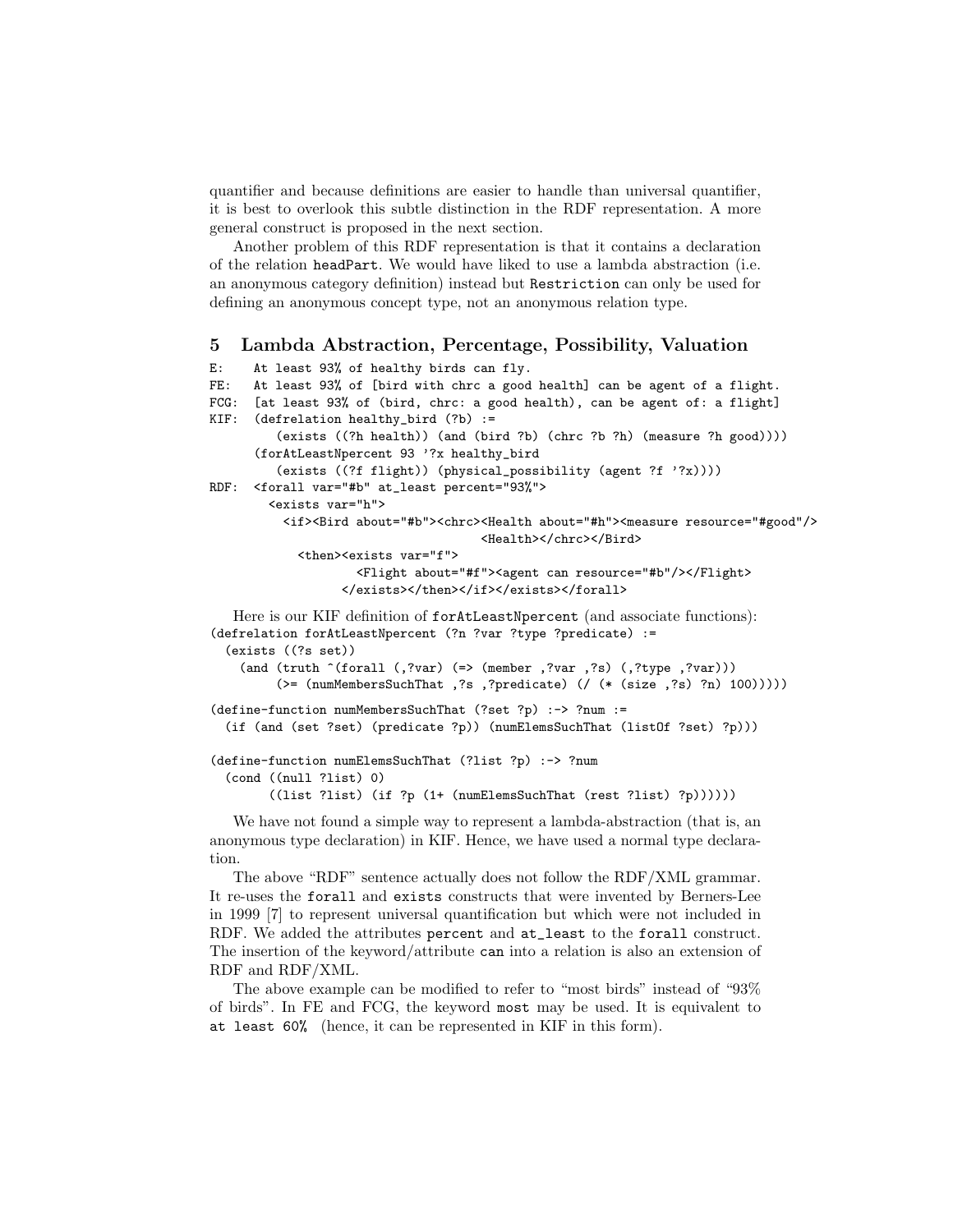## 6 Negations, Exclusions and Alternatives

We have already seen two forms of negation: one involving a different\_from relation (differentIndividualFrom in DAML+OIL, /= in KIF), and one involving the negation of a sentence ("not" in KIF). This last form is more difficult to exploit by inference engines and leaves room for ambiguity. For example, "Tom does not own a blue car" may mean that "Tom has a car but not blue" or "Tom does not have a car". Thus, it is better to use the first form, or break sentences into smaller blocks connected by coreference variables to reduce or avoid ambiguities.

Here is a variant of the first form: negation on types.

```
E: Tom owns something that is not a car.
FE: Tom is owner of a !car.
FCG: [Tom, owner of: a !car]
KIF: (exists (?type ?x) (and (owner ?x Tom) (holds ?type ?x) (/= ?type car)))
RDF: <rdf:Description ID="x">
         <owner><rdf:Description about="#Tom"/></owner>
         <rdf:type><rdf:Description ID="aType">
                       <daml:differentIndividualFrom resource="car"/>
                   </rdf:Description></rdf:type></rdf:Description>
      <!-- "disjointWith" may be used instead of "differentIndividualFrom" -->
```
Exclusion between objects (and hence, some forms of negation) may also be represented via collections of exclusive objects. RDFS proposes an alt collection to store alternatives but unfortunately does not specify if this "or" is inclusive or exclusive. Specializing alt by or\_bag and xor\_set seems a good idea even if RDF parsers are unlikely to take advantage of this distinction. However, the current RDF/XML grammar only permits to define members (using li relations) to collections of types Bag, Alt and Seq, not specializations of these types.

FE and FCG use OR-collections and XOR-collections as a syntactic mean to store "or" and "xor" relations between objects (types, instances or sentences). This can be done in RDF too (however, to store exclusion relations between categories, it is better to use the DAML relations disjointWith, complementOf and inverseOf). Here is an example of OR-collection between instances. (Note: red, yellow and orange are not instance but subtype of color, and have many subtypes, e.g. crimson, dark\_red and chrome\_red. Their instances are the actual occurrences of color that physical objects have.)

```
E: Tom's car is red, yellow or orange.
FE: Tom is owner of a car that has for color OR{a red, a yellow, an orange}.
FCG: [Tom, owner of: (a car, color: OR{a red, a yellow, an orange})]
KIF: (exists ((?x car) ?c)
        (and (owner ?x Tom) (color ?x ?c) (or (red ?c)(yellow ?c)(orange ?c))))
RDF: <Car><owner><rdf:Description about="#Tom"/></owner>
           <color> <rdf:Description>
                   <rdf:type><rdf:Alt><rdf:li resource="#Red"/>
                                       <rdf:li resource="#Yellow"/>
                                       <rdf:li resource="#Orange"/></rdf:Alt>
                   </rdf:type></rdf:Description></color></Car>
```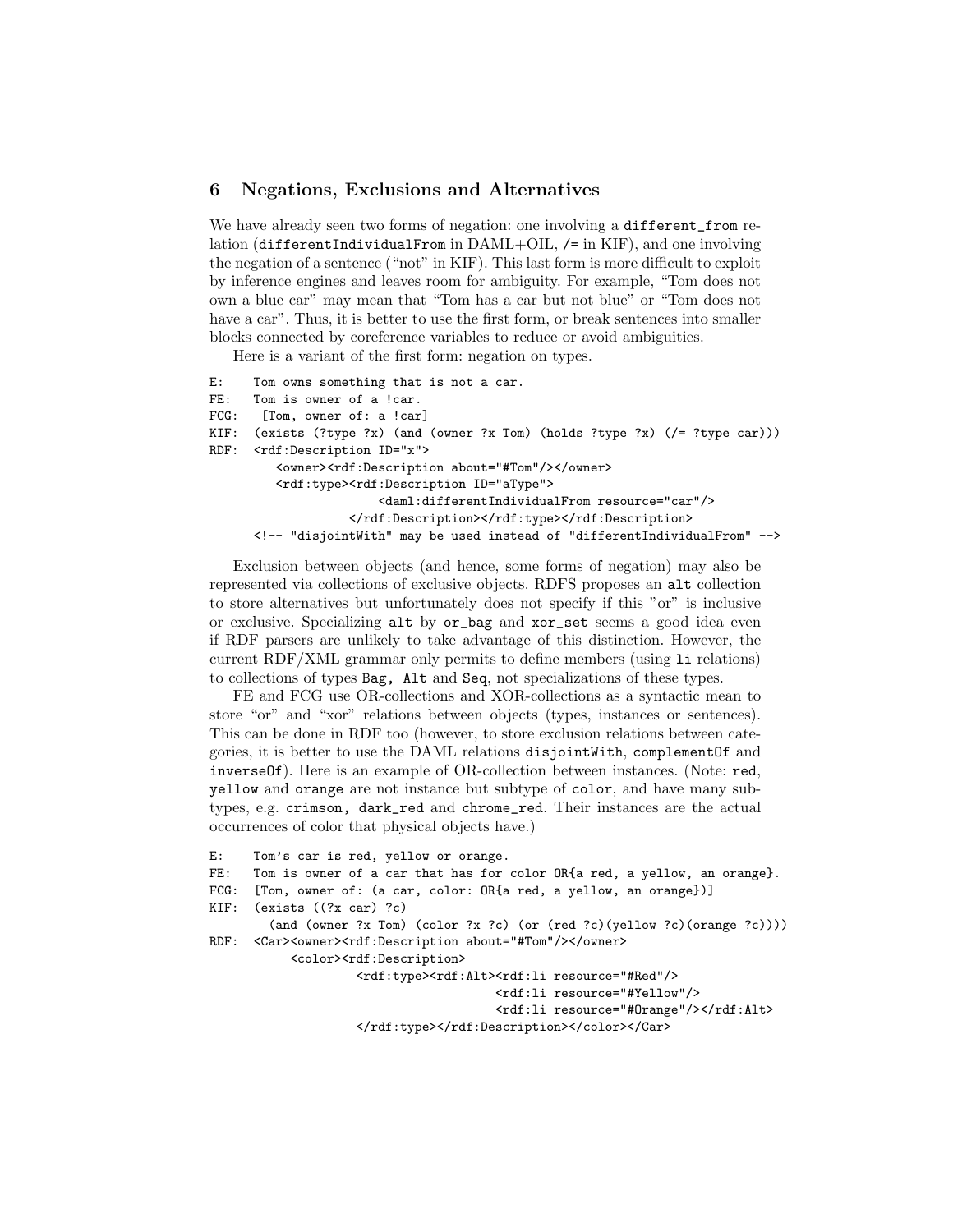In this example, it would have been simpler to use a type such as warm\_color instead of the OR-collection of red, yellow and orange (and this form makes inferencing easier). More generally, this section shows that a negation can be represented in numerous ways and that these representations are difficult for an inference engine to compare and hence exploit fully. Both for knowledge exchange with frame-based systems and for knowledge inferencing, different\_from relations between categories should be prefered to other forms of negations.

## 7 Collections and Quantifier Precedence

Collections have been introduced in the previous section and via examples using numerical quantifiers. In this section, we show how various interpretations of the English sentence "4 persons have approved 3 resolutions" (and some variations of it) can be interpreted. By studying how to represent relations between members of two simple collections, we illustrate the importance of specifying how a collection must be interpreted, and show how to handle complex cases of quantifier precedence (between numerical, existential and universal quantifiers).

The sentence "4 persons have approved 3 resolutions" is ambiguous. The 4 persons may have individually or collectively approved 3 resolutions (the same 3 or not), and "collectively" may have two meanings: the participation in a "unique" approval act or the approval of "most" of the resolutions (or a combination of both as illustrated in the last example of this section). In this paper, "persons acting together/collectively" means that "there exists an act and each of the persons is an agent of that act". This interpretation of "collectiveness" was used by Sowa in [11] and, in CG terminology, it implies that the act must be represented by a concept node, not by a relation node (this has not been made explicit by Sowa).

In CGs [11], any collection in a concept node of a CG can be specified as having a *distributive interpretation* (each member of the collection individually participates to the relations associated with the node), a collective interpretation (the members collectively participate in the relations associated with the node), a defaut interpretation (an unspecified mix of collective and distributive interpretation) or a cumulative interpretation (the relations are about the collection itself).

RDF permits the distributive interpretation (or is it the default interpretation?) via the keyword aboutEach. Without this keyword, relations are about the collection itself (cumulative interpretation). However, the authors of RDF also represent the collective interpretation via direct relations to a bag (see Section 3.5 of [5]). This ambiguity can often be repaired by RDF parsers thanks to the signatures of the relations (if the expected type is not a collection, this is the collective interpretation, otherwise the ambiguity remains). Hence, we have not introduced a new keyword for specifying the collective interpretation in the following examples. However, we have introduced the concept type set and the relation type size since neither RDF, RDFS nor DAML+OIL propose equivalent categories. The type set is declared as a subtype of rdf: Bag to permit the use of about Each.

The first example keeps the ambiguity of the above sentence (both collections have the default interpretation). The 's' at the end of persons and resolutions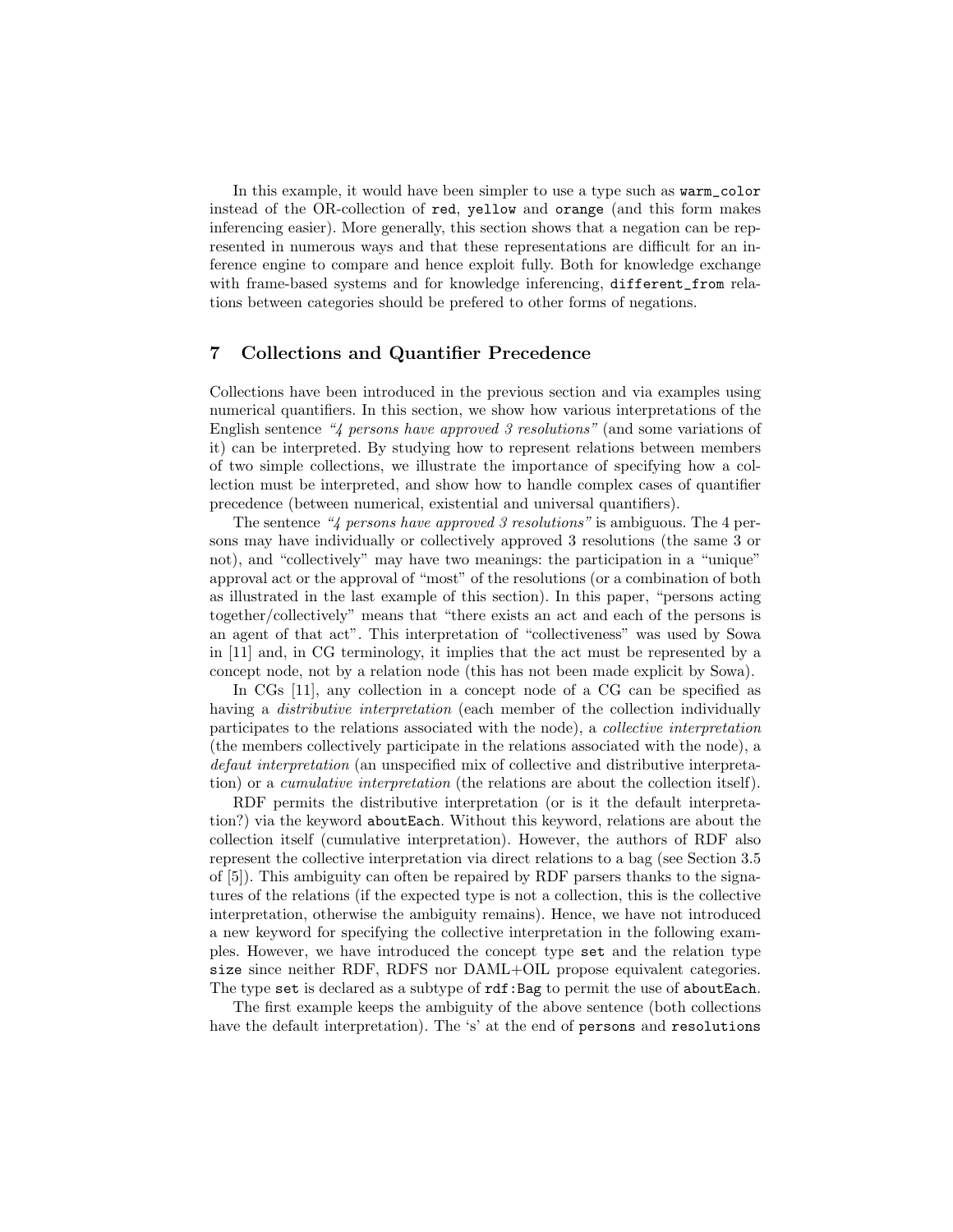in the FE and FCG representations are supposed to be automatically removed (WebKB-2 does this when a numerical or universal quantifier is involved). To highlight the logical interpretations, this section provides predicate logic (PL) translations instead of FE translations.

```
E: 4 persons have (each/together) approved 3 resolutions.
FCG: [4 persons, agent of: (an approval, object: 3 resolutions)]
KIF: (forAllN 4 '?p person (forAllN 3 '?r resolution
         (exists ((?a approval)) (and (agent ?a '?p) (object ?a '?r)))))
RDF: <Set ID="Persons"><size>4</size></Set>
      <forall var="p">
        <if><Person about="#p"/><memberOf resource="#Persons"/></Person>
        <then><Set ID="Rs"><size>3</size></Set>
               <forall var="r">
                 <if><Resolution about="#r"><memberOf resource="#Rs"/></Resolution>
                 <then><exists var="a">
                          <Approval about="#a"><agent resource="#p"/>
                                                 <object resource="#r"/></Approval>
                        </exists></then></if></forall></then></if></forall>
PL: \exists ps \; set(ps) \land size(ps,4) \land \forall p \in ps \; \exists rs \; set(rs) \land size(rs,3) \land \forall r \in rs∃a approval(a) ∧ agent(a, p) ∧ object(a, r)
   For modularity, we have introduced the "quantifier" forAllN.
```

```
(defrelation forAllN (?num ?var ?type ?predicate) :=
  (exists ((?s set)) (and (size ?s ?num)
     (truth ^(forall (,?var) (=> (member ,?var ,?s)
                                 (and (,?type ,?var) ,?predicate)))))))
```
In FE and FCG, the order and scope of the quantifiers follow the order and structure of the graphs. The RDF standard does not specify how to delimit order and scope of quantifiers because the only direct form of universal quantification it has is via RDF representations using aboutEach. The next example shows a simple inversion of the quantifier scopes.

```
E: 3 resolutions have been approved by 4 persons (each/together).
FCG: [3 resolutions, object of: (an approval, agent: 4 persons)]
KIF: (forAllN 3 '?r resolution (forAllN 4 '?p person
         (exists ((?a approval)) (and (agent ?a '?p) (object ?a '?r)))))
RDF: <Set ID="Rs"><size>3</size></Set>
      <forall var="r">
        <if><Resolution about="#r"/><memberOf resource="#Rs"/></Resolution>
        <then><Set ID="Persons"><size>4</size></Set>
               <forall var="p">
                 <if><Person about="#p"><memberOf resource="#Persons"/></Person>
                 <then><exists var="a">
                          <Approval about="#a"><agent resource="#p"/>
                                                 <object resource="#r"/></Approval>
                        </exists></then></if></forall></then></if></forall>
PL: \exists rs \ set(rs) \land size(rs, 3) \land \forall r \in rs \ \exists ps \ set(ps) \land size(ps, 4) \land \forall p \in ps∃a approval(a) ∧ agent(a, p) ∧ object(a, r)
```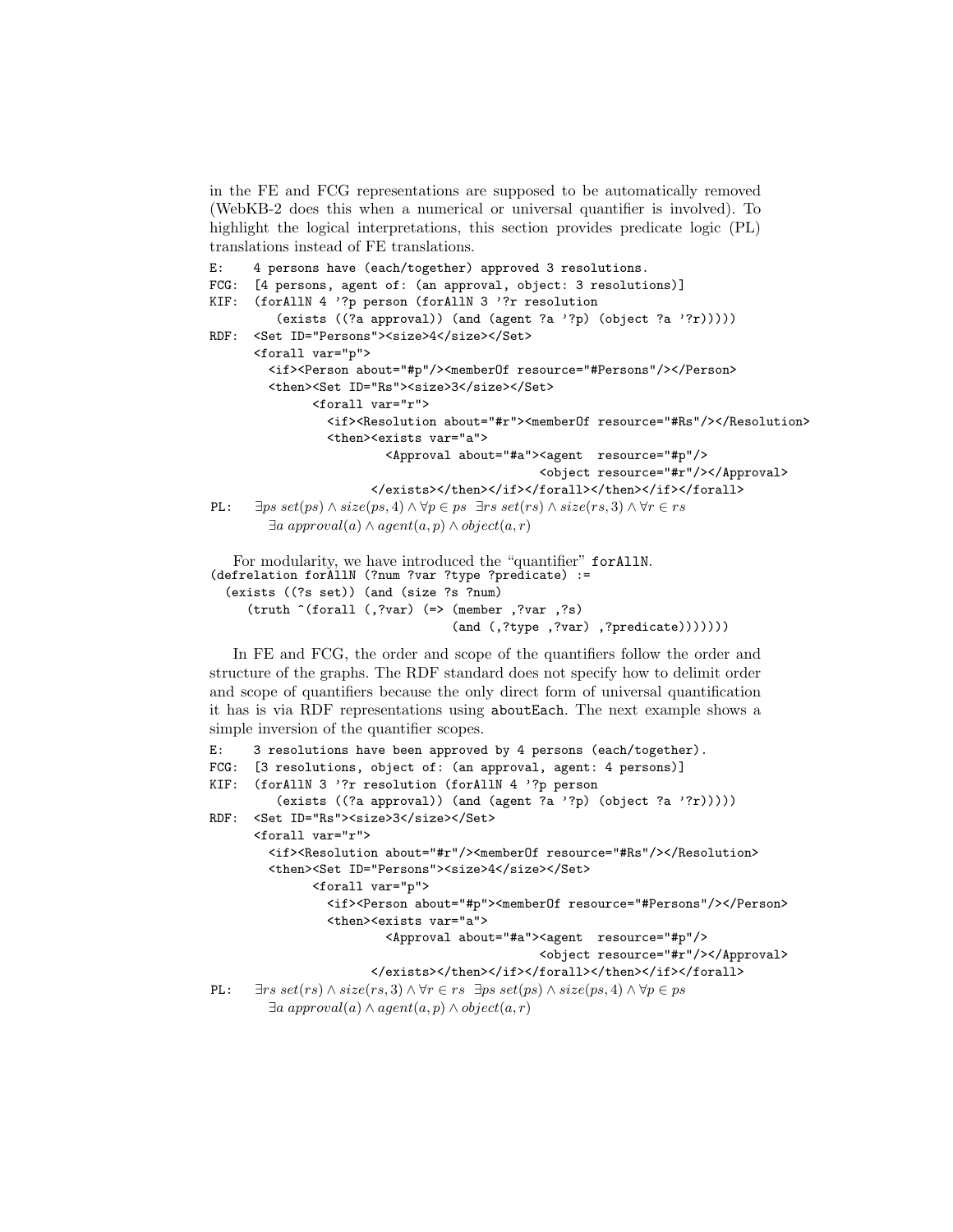In FE and FCG, the collective interpretation is specified via the keywords together, group of, set of, bag of, list of, sequence of or alternatives (the first three are synonyms; in this paper, we most often use set to save space).

If we take the two previous examples and gradually introduce the collective interpretation for the collections, we obtain five different logical interpretations (instead of six because when both collections are collectively interpreted, the inversion of quantifier scopes does not change the meaning). Below are three of these combinations (the other two are: "A group of 3 resolutions has been approved by 4 persons" and "A group of 4 persons has approved 3 resolutions"). In the third case, we give the three equivalent FCG sentences and a tentative RDF representation using aboutEach. For the other cases, using aboutEach is not possible, the forall and exists constructs have to be used (in the same order as in PL).

```
E: 4 persons have (each/together) approved a group of 3 resolutions.
```

```
FCG: [4 persons, agent of: (an approval, object: a set of 3 resolutions)]
```

```
KIF: (forAllN 4 '?p person (exists ((?rs set) (?a approval))
```
(forAllIn ?rs 3 '?r resolution (and (agent ?a '?p) (object ?a '?r))))) PL:  $∃ps set(ps) ∧ size(ps, 4) ∧ ∀p ∈ ps ∃rs set(rs) ∧ size(rs, 3) ∧$ 

```
\exists a \text{ approval}(a) \forall r \in rs \text{ agent}(a, p) \land object(a, r)
```
- E: 3 resolutions have been approved by a group of 4 persons.
- FCG: [3 resolutions, object of: (an approval, agent: a set of 4 persons)] KIF: (forAllN 3 '?r resolution (exists ((?ps set) (?a approval))
- (forAllIn ?ps 4 '?p person (and (agent ?a '?p) (object ?a '?r)))))
- PL:  $\exists rs \; set(rs) \land \; size(rs, 3) \land \forall r \in rs \; \exists ps \; set(ps) \land \; size(ps, 4) \land$ ∃a approval(a) ∀p ∈ ps agent(a, p) ∧ object(a, r)
- E: A group of 4 persons has approved a group of 3 resolutions.

```
FCG: [a set of 4 persons,agent of:(an approval,object:a set of 3 resolutions)]
```

```
or: [a set of 3 resolutions,object of:(an approval,agent:a set of 4 persons)]
```

```
or: [an approval, agent: a set of 4 persons, object: a set of 3 resolutions]
KIF: (exists ((?r approval) (?ps set) (?rs set))
```

```
(forAllIn ?ps 4 '?p person (forAllIn ?rs 3 '?r resolution
 (and (agent ?a '?p) (object ?a '?r)))))
```
RDF: <Set ID="Persons"><size>4</size></Set> <Set ID="Resolutions"><size>3</size></Set> <rdf:Description aboutEach="#Persons"> <rdf:type resource="#Person"/> <agentOf><Approval><object><rdf:Description aboutEach="#Resolutions"/> </object></Approval></agentOf></rdf:Description> PL:  $\exists a \text{ approx} (a) \land \exists ps \text{ set}(ps) \land \text{size}(ps, 4) \land \exists rs \text{ set}(rs) \land \text{size}(rs, 3) \land$ 

```
\forall p \in ps \; \forall r \in rs \; agent(a, p) \land object(a, r)
```
Here is how we define the "quantifier" forAllIn. (defrelation forAllIn (?s ?num ?var ?type ?predicate) := (and (size ?s ?num) (truth ^(forall (,?var) (=> (member ,?var ,?s) (and (,?type ,?var) ,?predicate))))))

The RDF/XML syntax is so poor that it requires the use of a type agentOf which must be defined as inverse of agent. This is un-natural and time-consuming for the user, and imposes additional work to inference engines.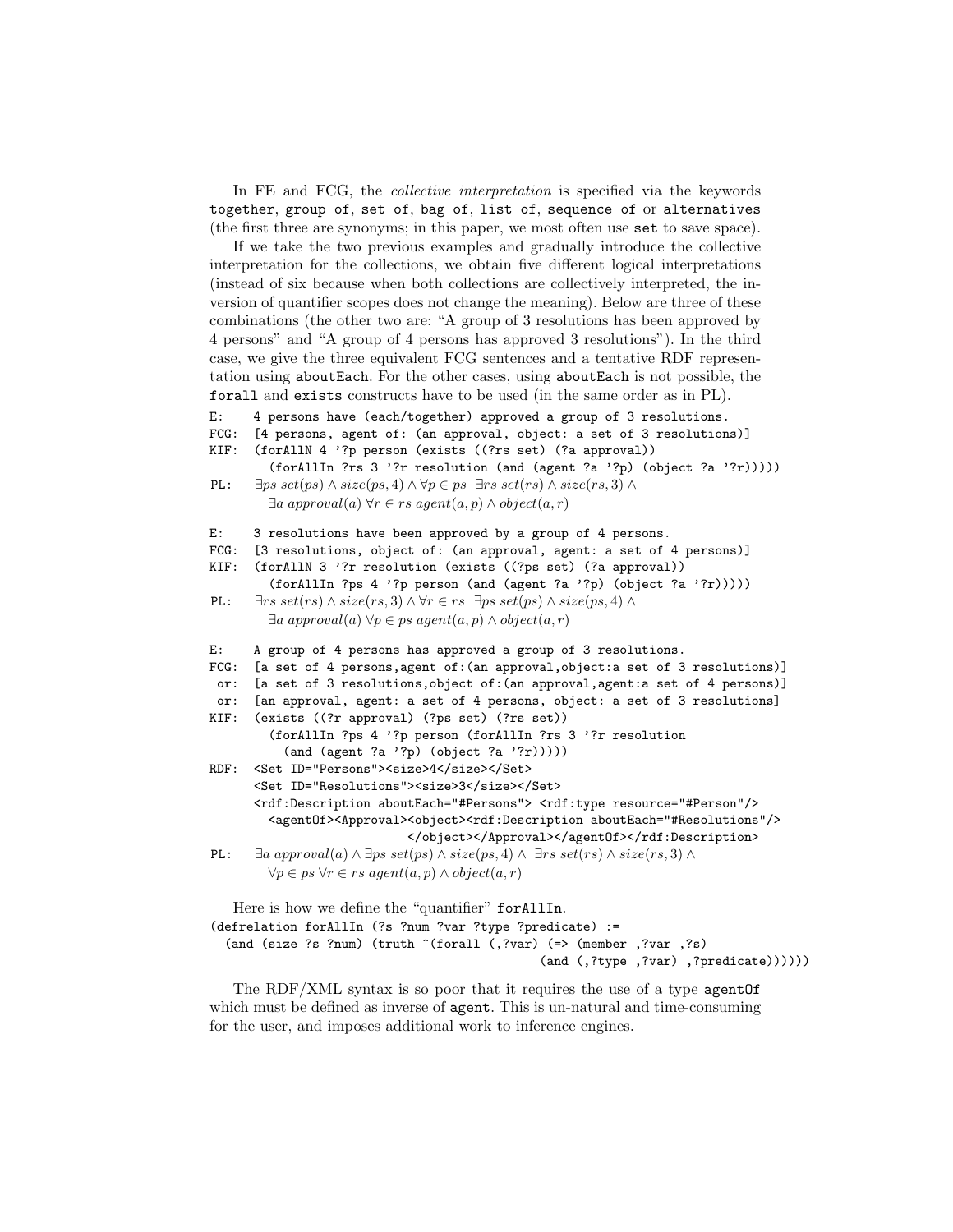In FE and FCG, the *distributive interpretation* is specified via the keyword each. If we introduce the collective interpretation into the previous seven combinations, we obtain nine different logical interpretations. Here are two of them (again, the RDF/XML representations would have to use forall and exists constructs in the same order as in the KIF or PL representations).

E: 4 persons have each approved 3 resolutions.

FCG: [each of 4 persons, agent of: (an approval, object: 3 resolutions)]

KIF: (forAllN 4 '?p person (exists1For '?p '?rs set (forAllIn '?rs 3 '?r resolution (exists1For '?p '?a approval (and (agent '?a '?p) (object '?a '?r))))))

```
PL: ∃ps set(ps) ∧ size(ps, 4) ∧ ∀p ∈ ps ∃!!rs set(rs) ∧ size(rs, 3) ∧ ∀r ∈ rs∃!!a approval(a) ∧ agent(a, p) ∧ object(a, r)
```
E: 4 persons have each approved a group of 3 resolutions.

FCG: [each of 4 persons,agent of:(an approval,object:a set of 3 resolutions)]

```
KIF: (forAllN 4 '?p person (exists1For '?p '?rs set (exists1For '?p '?a approval
```

```
(forAllIn '?rs 3 '?r resolution (and (agent '?a '?p) (object '?a '?r))))))
PL: \exists ps \; set(ps) \land size(ps, 4) \land \forall p \in ps \; \exists!!rs \; set(rs) \land size(rs, 3) \land
```

```
∃!!a approval(a) ∀r ∈ rs agent(a, p) ∧ object(a, r)
```
Below is our KIF definition of exists1For (∃!!). This quantifier permits us to specify that the persons are agent of different approvals and different resolutions (first example above) or groups of resolutions (second example above).

```
(defrelation exists1For (?var1 ?var2 ?type ?predicate) :=
    (truth ^(exists (,?var2)
       (and (,?type ,?var2) (,?predicate ,?var1 ,?var2)
            (forall (?x) (=<, ?predicate , ?var1 ?x) (= , ?var2 ?x)))(forall (?y) (=<, ?predicate ?y , ?var2) (= , ?var1 ?y))))))
```
Finally, we can also introduce "most" as an interpretation of collectiveness in each of the previous  $(7+9=16)$  combinations (hence, 16 logical interpretations again). Here is one of them.

```
E: A group of 3 resolutions has been approved by most in a group of 4 persons.
FCG: [a group of 4 persons, agent of:
              (an approval, object: most in a group of 3 resolutions)]
 or: [most in a group of 3 resolutions, object of:
              (an approval, agent: a group of 4 persons)]
KIF: (exists ((?r approval) (?ps set) (?rs set))
         (forAllIn ?ps 4 '?p person (forMostIn ?rs 3 '?r resolution
            (and (agent ?a '?p) (object ?a '?r)))))
PL: \exists a \text{ approx} (a) \land \exists ps \text{ set}(ps) \land \text{ size}(ps, 4) \land \exists rs \text{ set}(rs) \land \text{ size}(rs, 3) \land∀p ∈ ps agent(a, p) ∧ ∃mostOfrs set(mostOfrs)(\forall r \in rs \; (object(a, r) \Longrightarrow r \in mostOfrs)) \land size(mostOfrs) \geq 2\frac{1}{2} > = 2 since size(rs)/2 = 1.5
   Here is how we define forMostIn.
```

```
(defrelation forMostIn (?set ?num ?var ?type ?predicate) :=
  (and (size ?set ?num)
      (truth ^(forall (,?var) (=> (member ,?var ,?set) (,?type ,?var))))
      (>= (numMembersSuchThat ,?set ,?predicate) (* (size ,?set) 0.60))))
```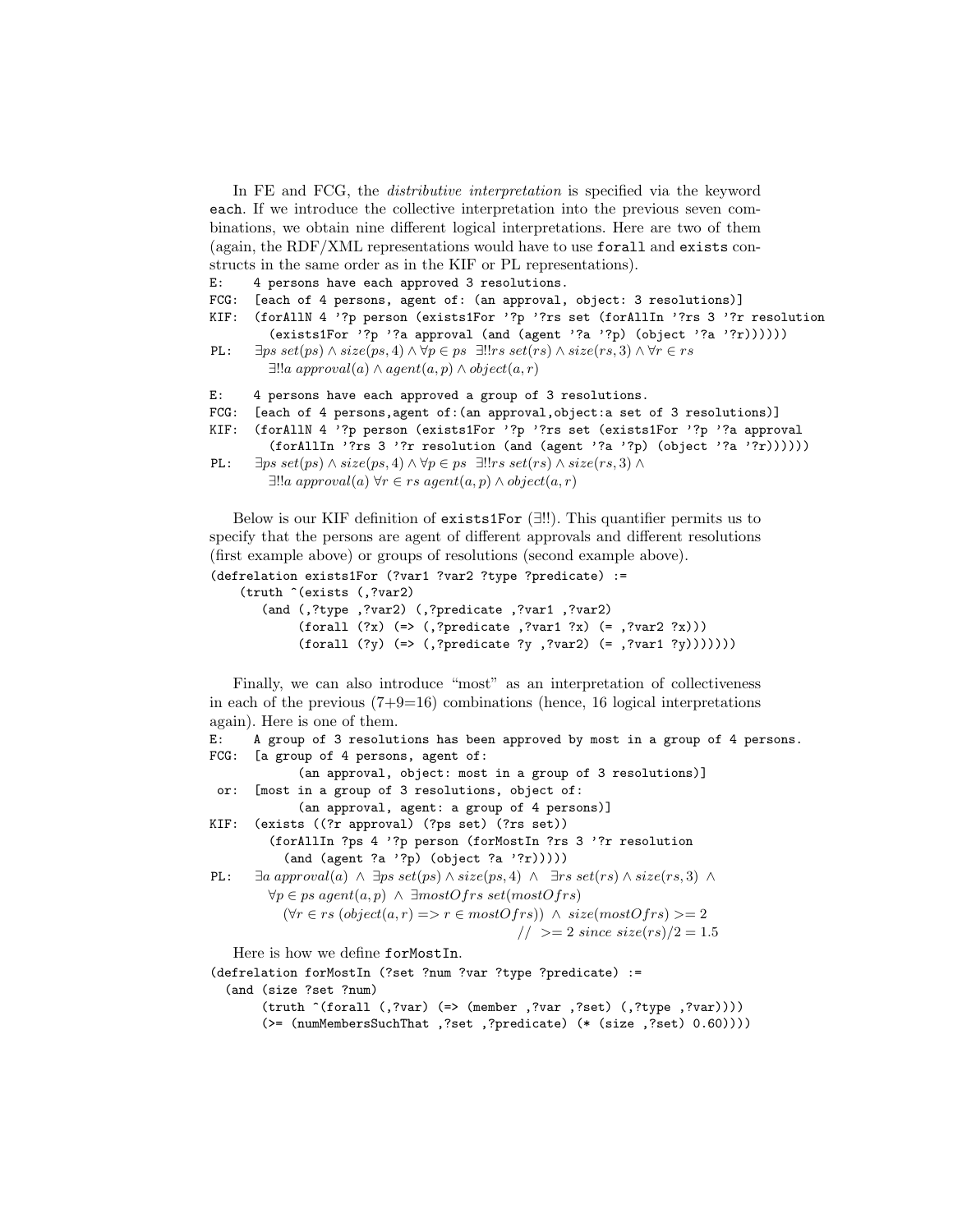#### 8 Intervals

```
E: Tom has been running for 45 minutes to an hour.
FE: Tom is agent of a run with duration a period with part 45 to 60 minutes.
FCG: [Tom, agent of: (a run, duration: (a period, part: 45 to 60 minutes))]
KIF: (exists ((?r run) (?p period) (?minutes set))
        (and (agent ?r Tom) (duration ?r ?p)
             (forAllIn ?minutes 45 60 '?m minute (part ?p '?m))))
RDF: <Run><agent resource="#Tom"/><duration><Period ID="p"/></Run>
      <Set ID="Minutes"><minSize>45</minSize> <maxSize>60</maxSize></Set>
      <rdf:Description aboutEach="#Minutes">
       <rdf:type resource="#Minute"/> <partOf resource="#p"></rdf:Description>
   Here is how we define forAllInBetween.
defrelation forAllInBetween (?s ?n1 ?n2 ?var ?type ?predicate) :=
  (exists (?n) (and (size ?s ?n) (>= ?n ?n1) (=< ?n ?n2)
```
(truth ^(forall (,?var) (=> (member ,?var ,?s) (and (,?type ,?var) ,?predicate))))))

In all these notations, a concept node of type period had to be introduced since the minutes participate in the same period/duration. This is the same problem as the collective participation to an act: the act cannot be represented as a relation node. Here, a relation of type duration cannot directly connect the run to the minutes. However, we only became aware of this problem when trying to produce the KIF representation.

## 9 Function Calls and Lists

Special syntactic sugar to distinguish functional relations from other relations is not mandatory since this distinction can be specified in the relation type declaration (hence, we assume that all notations permit function calls even if they do not permit function definitions). However, a syntactical difference eases readablility and syntactic checking. The following example involve two functions  $(\text{length}, +)$ and one relation  $(<)$ .

```
E: The length of the list "Tom, Joe, Jack" plus 1 is less than 5.
FE: length(LIST{Tom, Joe, Jack}) + 1 < 5.
FCG: [length(LIST{Tom}, Joe, Jack]) + 1 < 5]KIF: (superior (+ (length (listof Tom Joe Jack)) 1) 5)
RDF: <rdf:Seq><rdf:li resource="#Tom"/><rdf:li resource="#Joe"/>
               <rdf:li resource="#Jack"/>
               <length><Number ID="l"><length></rdf:Seq>
      <plus> <arg1 resource="#1"> <arg2>1</arg> <arg3><Number/>er/>></arg3> </plus>
```
A problem with the RDF/XML notation is that length, plus, arg1, arg2 and arg3 are not declared in RDF/RDFS/DAML+OIL.

In FE and FCG, the notation for functional relations can also be used for representing relations which are not binary.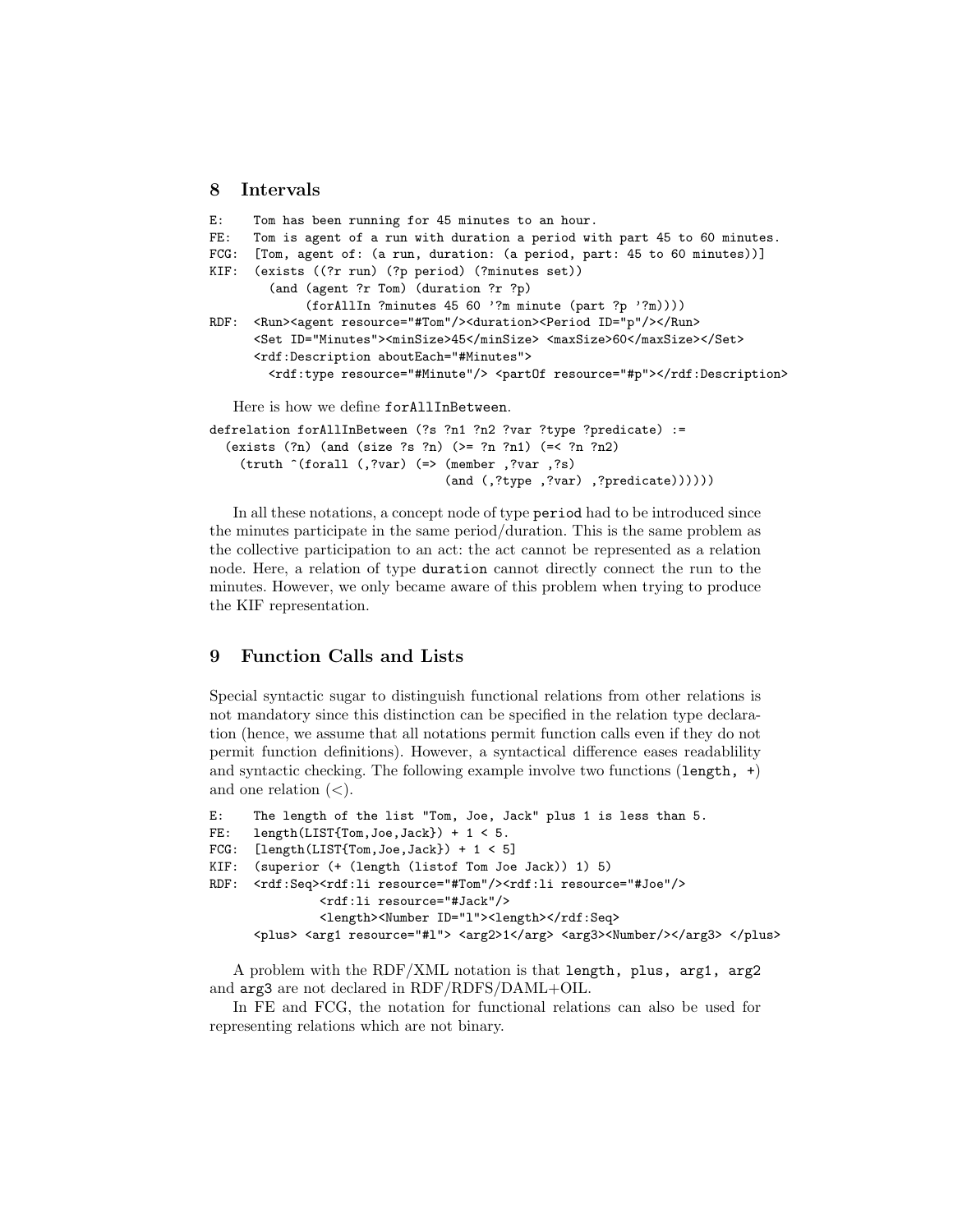## 10 Higher-order Statements

Higher-order statements are needed to quantify over types. For example, a firstorder statement can describe the transitivity of a particular relation (e.g. "the part of a part is also a part") but a second-order statement is required for describing in general what a transitive relation is. Since definitions will be presented in the next section, the next example uses the characteristic transitivity instead of defining a type such as transitive\_binary\_relation.

```
E: If a binary relation type rt is transitive
      then if x is connected to y by a relation of type rt, and
              y is connected to z by a relation of type rt,
           then x is connected to z by a relation of type rt.
FE: If 'a binaryRelationType \hat{r}t has for chrc the transitivity'
      then 'if 'x has for \hat{r}t \hat{y} that has for \hat{r}t \hat{z}'then 'x has for \hat{r}t \hat{z}' '. //rt,x,y,z are free variables
FCG: [ [a binaryRelationType ^rt, chrc: the transitivity] =>
        [ [^{\hat{r}}x, \hat{r}t: (\hat{y}, \hat{r}t: \hat{z})] => [^{\hat{r}}x, \hat{r}t: \hat{z}] ] ]
KIF: (exists ((?t transitivity))
        (forall ((?rt binaryRelationType) ?x ?y ?z)
           (=> (chrc ?rt ?t)
             (=> (and (holds ?rt ?x ?y) (holds ?rt ?y ?z)) (holds ?rt ?x ?z)))))
RDF: \langleforall var="r" v2="x" v3="y" v4="z"> <!-- v2,v3,v4: new attributes -->
        <if><rdf:Description about="#rt"><chrc><transitivity/></chrc>
             </rdf:Description>
        <then><if><rdf:Description about="#x">
                     <rdf:property pname="#rt"><!-- pname: new attribute -->
                       <rdf:Description about="#y">
                         <rdf:property pname="#rt"><rdf:Description about="#z"/>
                         </rdf:property></rdf:Description>
                     </rdf:property></rdf:Description>
               <then><rdf:Description about="#x">
                       <rdf:property pname="#rt"><rdf:Description about="#z"/>
                       </rdf:property></rdf:Description>
               </then></if></then></if></forall>
```
To permit a variable to refer to a relation type, the RDF sentence uses another extension to XML from [7]: the pname attribute. The additional variable names v2, v3, v4 in the forall construct also come from Berners-Lee.

The FE and FCG representations need not use universal quantifiers: the location of the re-use of the relation type rt (i.e. within a relation node) specifies there is a mapping from rt to a free variable referring to a relation of type rt.

# 11 Declarations and Definitions

In RDF/XML, a category is uniquely identified by a URI, e.g. http://www.foo.com and http://www.bar.com/doc.html#car. In a multi-user KBS such as WebKB-2 [10], user identifiers are more convenient knowledge source identifiers than document URIs. Thus, in WebKB-2, a category identifier may be a URI, an e-mail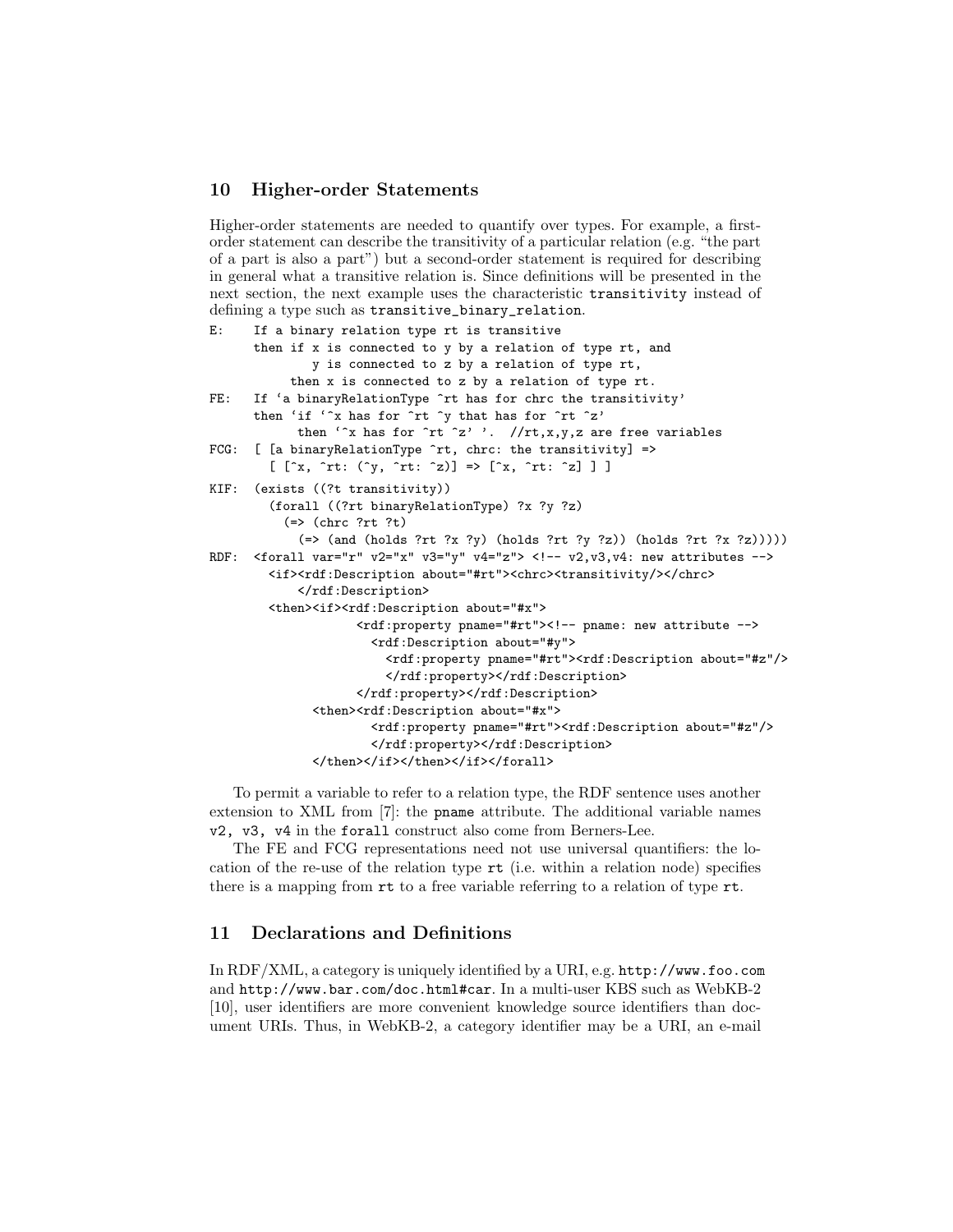address or the concatenation of a source identifier and a key name, e.g. wn#dog and pm#IR\_system ("wn" refers to WordNet 1.7 and "pm" is the login name of the user represented by the category philippe.martin@gu.edu.au). In this third case, the category may still be referenced from outside the KB by prefixing the identifier with the URL of the KB, e.g. http://www.webkb.org/kb/wn#dog.

This identifier encoding is used for all the input/output notations in WebKB-2 (FCG, FE, KIF, CGIF) except for RDF/XML where URIs have to be used.

In addition to an *identifier*, a category may have various *names* (which may also be names of other categories). In FE and FCG, a category identifier may show several names, e.g. wn#dog\_\_domestic\_dog\_\_Canis\_familiaris (at least two underscores must be used for separating the names).

WebKB-2 proposes a special notation for declaring categories and links (i.e. second-order relations) between them: the "For Ontology"  $(FO)^9$  notation. It is an extension of the special notation used in CGs for specialization links between types. Hence, in the following example, we use FO instead of FE and FCG.

For the RDF representation, the categories created by the user "pm" are supposed to be declared in the same document (otherwise each referred resource must be prefixed by "http://www.webkb.org/kb/pm#").

For the KIF representation, we have chosen to use relation types from RDF, RDFS and DAML+OIL (rather than from the Frame-ontology and OKBC-ontology of the Ontolingua library) to ease the comparison with RDF/XML representations.

```
FO: pm#thing__top_concept_type (^thing that is not a relation^) 29/11/1999
       \frac{1}{\sqrt{2}} chose (oc fr),
          ^ rdfs#class, ! pm#relation, = sowa#T,
       > {(pm#situation pm#entity)} pm#thing_playing_some_role;
KIF: (defrelation pm#thing ()) (rdfs#class pm#thing)
        (pm#name pm#thing "thing") (pm#name pm#thing "top_concept_type")
        (pm#nameWithCreatorAndLanguage pm#thing "chose"
                           Olivier.Corby@sophia.inria.fr wn#french)
        (dc#Creator pm#thing philippe.martin@gu.edu.au)
        (dc#Date pm#thing "29/11/1999")
        (rdfs#comment pm#thing "thing that is not a relation")
        (daml#disjointWith pm#thing pm#relation) (= pm#thing sowa#T)
        (daml#disjointUnionOf pm#thing '(pm#situation pm#entity))
        (rdfs#subClassOf pm#thing_playing_some_role pm#thing)
RDF: <rdfs:Class rdf:about="http://www.webkb.org/kb/pm#Thing">
        <rdfs:label>thing</rdfs:label> <rdfs:label>top_concept_type</rdfs:label>
        <rdfs:label xml:lang="fr"
                   dc:creator="Olivier.Corby@sophia.inria.fr">chose</rdfs:label>
        <dc:Creator>philippe.martin@gu.edu.au</dc:Creator>
        <dc:Date>29/11/1999</dc:Date>
        <rdfs:comment>thing that is not a relation</rdfs:comment>
        <rdf:type resource="http://www.w3.org/TR/rdf-schema#Class"/>
        <daml:disjointUnionOf rdf:parseType="daml:List">
          <daml:Class rdf:about="#Situation"/>
          <daml:Class rdf:about="#Entity"/></daml:disjointUnionOf>
```
 $^{9}$ http://www.webkb.org/doc/F\_languages.html#FO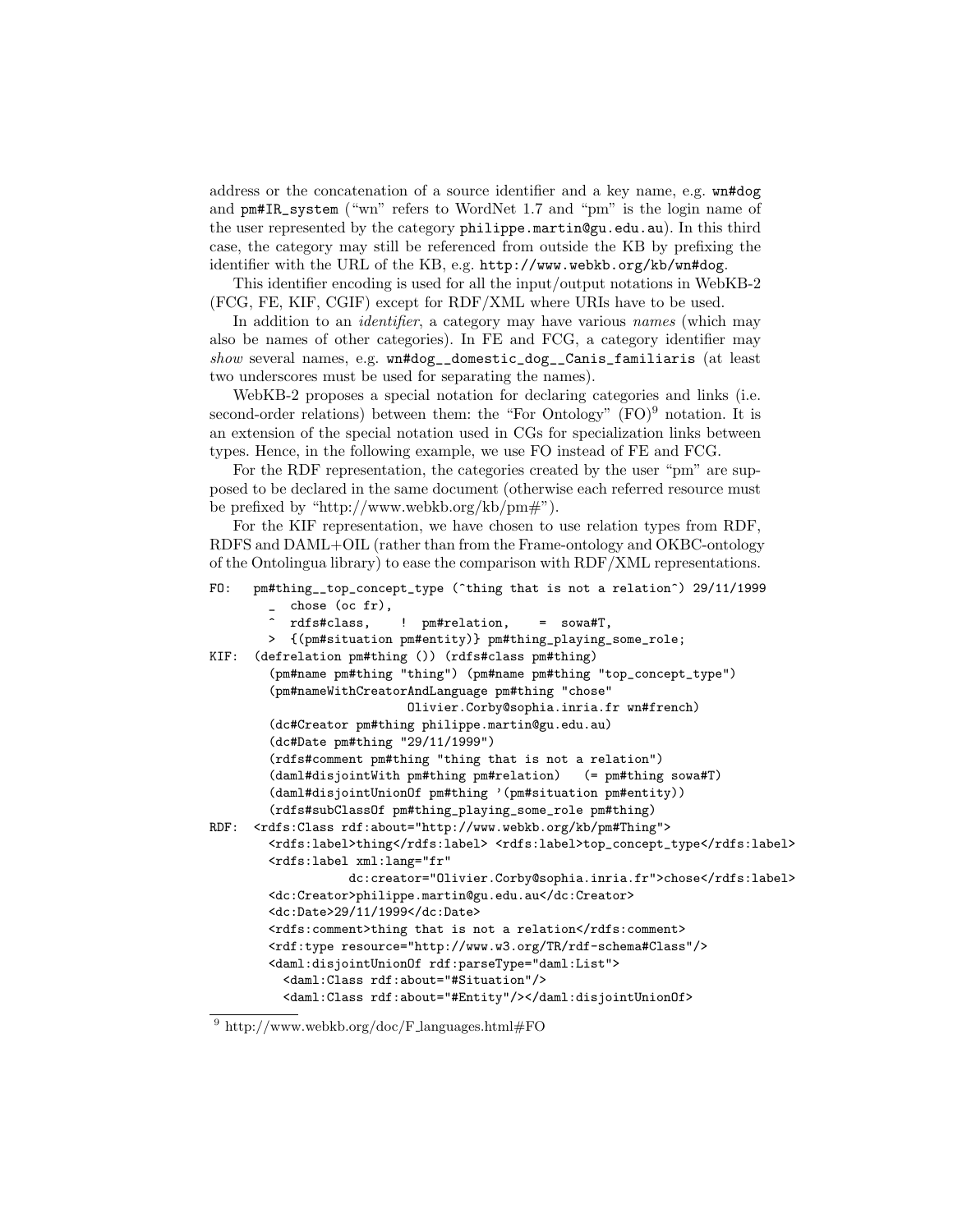```
<daml:disjointWith resource="#relation"/>
 <daml#sameClassAs resource="http://www.webkb.org/kb/sowa#T"/>
\langlerdfs:Class>
<rdfs:Class rdf:about="#Thing_playing_some_role">
  <rdfs:subClassOf rdf:about="#Thing"> </rdfs:Class>
```
In FO, the creator of a link is left implicit when it is the same as the creator of the category source of the link. Otherwise, the creator has to be specified within parenthesis (as illustrated above for the name "chose"). To represent link creators in the other notations, either relations with arity higher than two must be used (as illustrated above) or contexts.

"SubtypeOf" links are special cases of definition of necessary conditions for (being an instance of) the source categories. Here is an example of how more general cases for the definition of necessary conditions can be represented.

```
E: According to "pm", by definition, a person has for parent a person.
FCG: [type pm#person (**x) :=> [*x, pm#parent: a pm#person] ]
KIF: (defrelation pm#person(?p):=>(exists((?p2 pm#person))(pm#parent ?p ?p2)))
RDF: <rdfs:Class rdf:ID="Person">
        <rdfs:subClassOf><daml:Restriction>
                           <daml:onProperty resource="#parent"/>
                           <daml:toClass resource="#Person"/>
                         </daml:Restriction></rdfs:subClassOf></rdfs:Class>
```
For definitions of sufficient conditions,  $\Rightarrow$  may be used instead of  $\Rightarrow$ . In RDF/XML, the rdfs:subClassOf links must be reversed. For definitions of necessary and sufficient conditions, EQ, := and daml#sameClassAs may be used.

Function definitions do not exist in RDF. We use forall constructs instead, as suggested by Berners Lee [7].

```
E: The length of a list is 0 if the list is empty,
      otherwise, 1 + the length of the list without its first element
FCG: [function length (list *l) :-> natural *r
      := [if [1 = nil] then [*r = 0] else [*r = 1 + length(rest(*1))]]]
KIF: (deffunction length (?l)
        := (if (= ?l nil) 0 (if (list ?l) (1+ (length (rest ?l))))))
RDF: <forall var="l"><exists var="n">
        <if><daml:list about="#l">
              <daml:sameIndividualAs
                resource="http://www.daml.org/2001/03/daml+oil.daml#nil"/>
            </daml:list>
         <then><rdf:Description about="#n">
                 <daml:sameIndividualAs>0</daml:sameIndividualAs>
               </rdf:Description></then>
         <else><exists var="l2" v2="n2">
                 <daml:list about="#l">
                   <rest><daml:list about="#l2">
                           <length><natural about="#n2"><plus1 resource="#n"/>
                                   </natural></length></daml:list>
                   </rest></daml:list></exists></else></if></exists></forall>
```